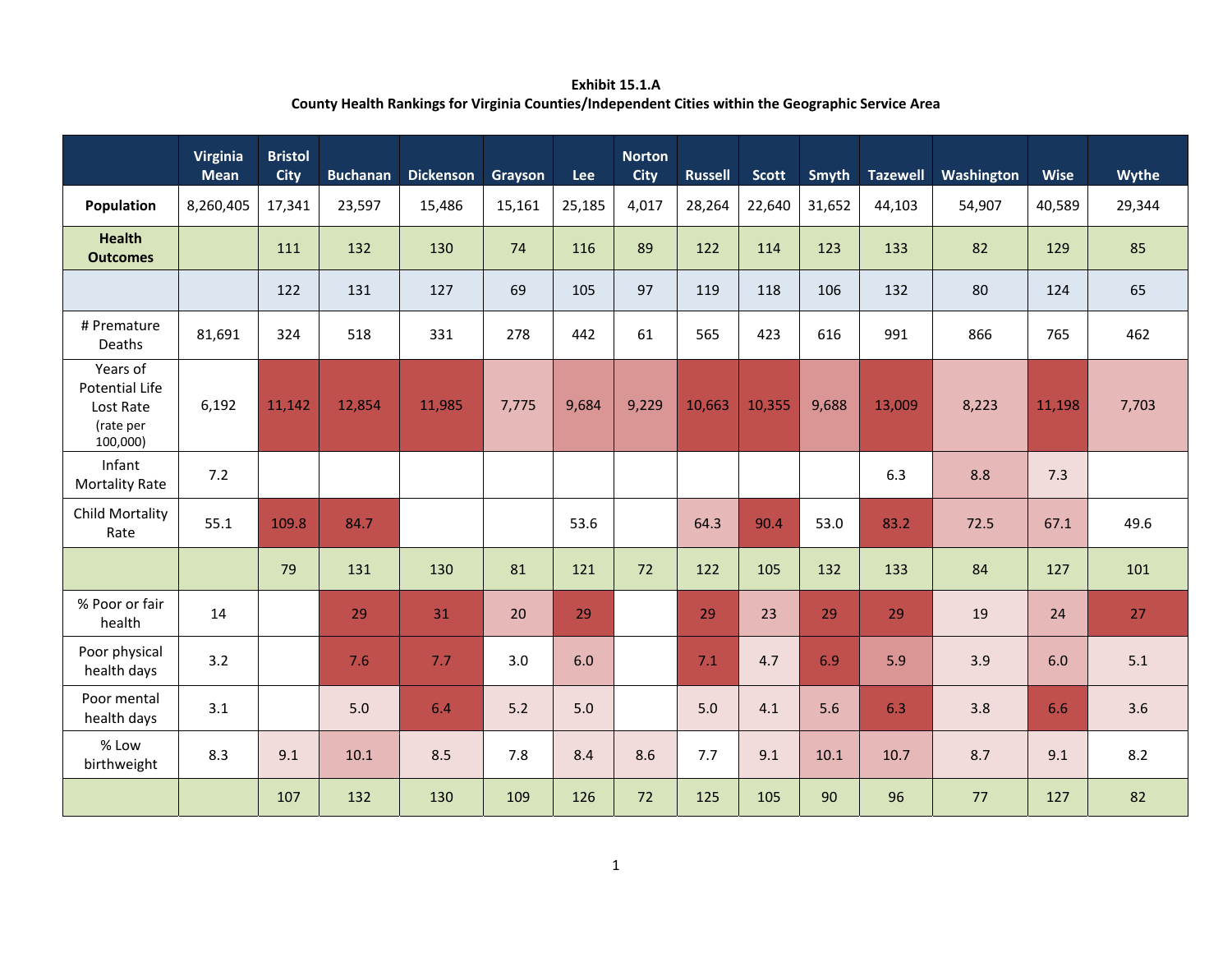**Exhibit 15.1.A County Health Rankings for Virginia Counties/Independent Cities within the Geographic Service Area**

|                                                                | Virginia<br><b>Mean</b> | <b>Bristol</b><br><b>City</b> | <b>Buchanan</b> | <b>Dickenson</b> | Grayson | Lee | <b>Norton</b><br><b>City</b> | <b>Russell</b> | Scott | Smyth | <b>Tazewell</b> | Washington | <b>Wise</b> | Wythe          |
|----------------------------------------------------------------|-------------------------|-------------------------------|-----------------|------------------|---------|-----|------------------------------|----------------|-------|-------|-----------------|------------|-------------|----------------|
|                                                                |                         | 58                            | 103             | 126              | 82      | 70  | 50                           | 116            | 121   | 67    | 59              | 81         | 128         | 66             |
| % Adult<br>smoking                                             | 18                      |                               | 30              | 32               | 22      | 25  |                              | 25             | 28    | 22    | 21              | 24         | 33          | 24             |
| % Adult<br>obesity                                             | 28                      | 30                            | 29              | 29               | 32      | 29  | 29                           | 35             | 34    | 31    | 30              | 32         | 32          | 30             |
| Food<br>environment<br>index                                   | 8.3                     | 6.2                           | 7.9             | 8.3              | 7.7     | 8.1 | 7.2                          | 8.0            | 7.9   | 7.8   | 7.8             | 8.5        | 7.5         | 8.5            |
| % Physical<br>inactivity                                       | 22                      | 24                            | 28              | 32               | 30      | 27  | 24                           | 36             | 35    | 23    | 31              | 30         | 38          | 27             |
| % Access to<br>exercise<br>opportunities                       | 81                      | 97                            | 27              | 47               | 45      | 53  | 99                           | 43             | 48    | 77    | 52              | 69         | 75          | 71             |
| % Excessive<br>drinking                                        | 16                      |                               |                 |                  |         | 11  |                              |                |       |       | 10              |            | 10          |                |
| % Alcohol-<br>impaired<br>driving deaths                       | 31                      | 25                            | 28              | 70               | 33      | 23  | $\Omega$                     | 23             | 15    | 28    | 23              | 31         | 28          | $\overline{7}$ |
| Sexually<br>transmitted<br>infections<br>(rate per<br>100,000) | 427                     | 311                           | 63              | 300              | 125     | 110 | 344                          | 151            | 123   | 183   | 156             | 141        | 340         | 215            |
| Teen births<br>(rate per 1000)                                 | 29                      | 33                            | 48              | 53               | 43      | 57  | 56                           | 46             | 49    | 59    | 49              | 45         | 58          | 46             |
|                                                                |                         | 127                           | 133             | 130              | 121     | 131 | 28                           | 132            | 111   | 86    | 129             | 93         | 128         | 89             |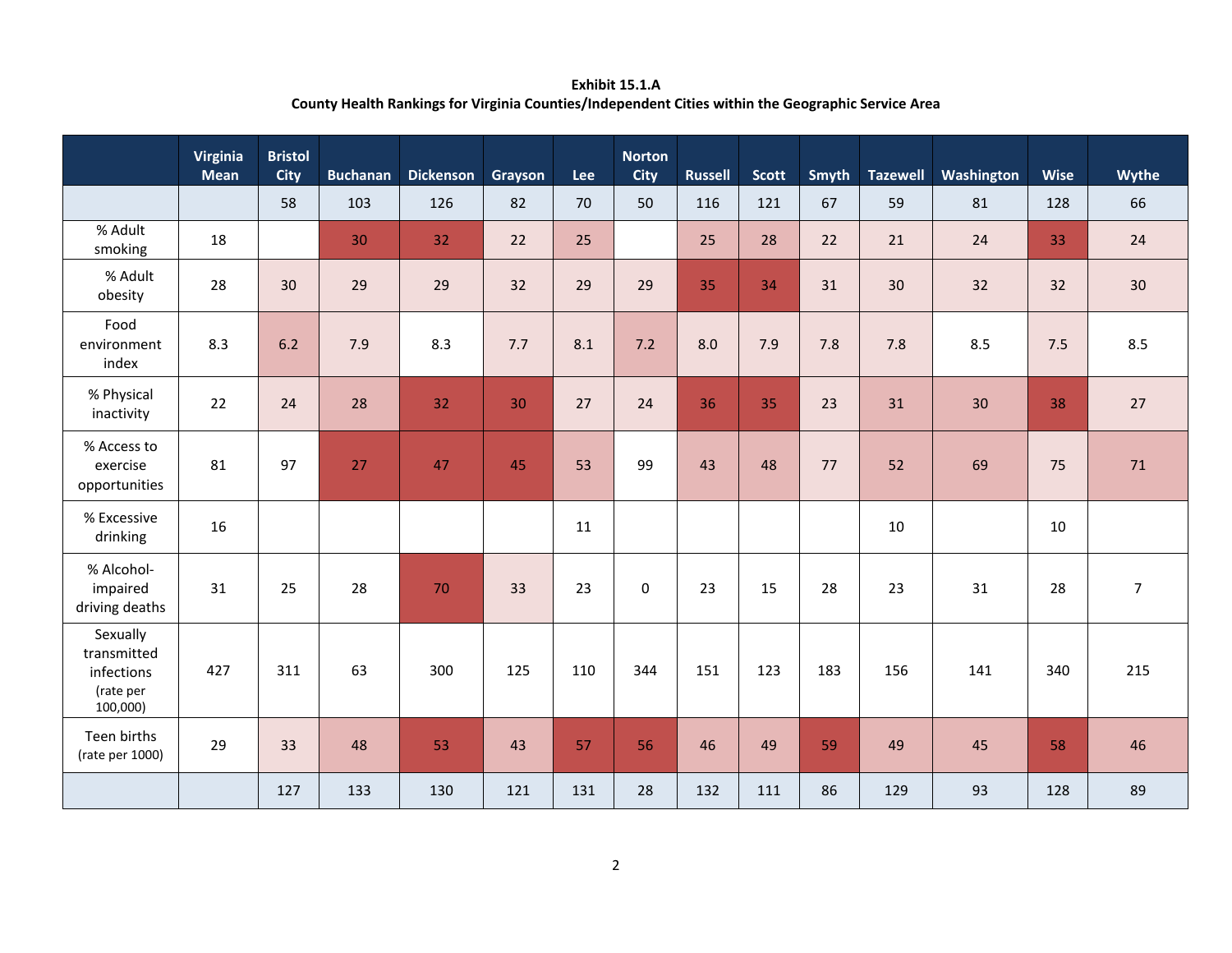**Exhibit 15.1.A County Health Rankings for Virginia Counties/Independent Cities within the Geographic Service Area**

|                                        | Virginia<br><b>Mean</b> | <b>Bristol</b><br><b>City</b> | <b>Buchanan</b> | <b>Dickenson</b> | Grayson | <b>Lee</b> | <b>Norton</b><br><b>City</b> | <b>Russell</b> | <b>Scott</b> | Smyth  | <b>Tazewell</b> | Washington | <b>Wise</b> | Wythe  |
|----------------------------------------|-------------------------|-------------------------------|-----------------|------------------|---------|------------|------------------------------|----------------|--------------|--------|-----------------|------------|-------------|--------|
| % Uninsured                            | 14                      | 16                            | 16              | 17               | 20      | 17         | 13                           | 17             | 16           | 16     | 17              | 16         | 16          | 17     |
| PCP Ratio                              | 1344:1                  | 2208:1                        | 2982:1          | 3923:1           | 3037:1  | 2830:1     | 291:1                        | 2032:1         | 2278:1       | 1586:1 | 1165:1          | 1577:1     | 2154:1      | 1625:1 |
| <b>Dentists Ratio</b>                  | 1611:1                  | 2890:1                        | 5899:1          | 15486:1          | 5054:1  | 3148:1     | 1004:1                       | 9421:1         | 4528:1       | 1862:1 | 2940:1          | 1893:1     | 4059:1      | 2668:1 |
| <b>Mental Health</b><br>Provider Ratio | 724:1                   | 1239:1                        | 3933:1          | 3097:1           | 15161:1 | 1199:1     | 335:1                        | 1229:1         | 1029:1       | 989:1  | 788:1           | 872:1      | 1194:1      | 489:1  |
| Preventable<br>hospital stays          | 55                      | 110                           | 182             | 130              | 75      | 135        | 126                          | 160            | 106          | 77     | 130             | 90         | 126         | 70     |
| % Diabetics                            | 10                      | 12                            | 12              | 11               | 12      | 10         | 10                           | 12             | 12           | 11     | 13              | 12         | 13          | 11     |
| % Diabetic<br>monitoring               | 87                      | 84                            | 83              | 85               | 88      | 83         | 91                           | 87             | 91           | 88     | 84              | 87         | 86          | 87     |
| %<br>Mammogram<br>screening            | 63.4                    | 57.2                          | 51.1            | 57.9             | 61.1    | 54.0       | 65.5                         | 53.5           | 60.6         | 62.0   | 59.1            | 63.9       | 58.8        | 61.4   |
|                                        |                         | 110                           | 130             | 124              | 115     | 122        | 93                           | 106            | 87           | 100    | 96              | 60         | 107         | 81     |
| % High school<br>graduation            | 83                      | 73                            | 76              | 83               | 83      | 83         | 93                           | 81             | 88           | 84     | 74              | 86         | 83          | 82     |
| % Some college                         | 68.2                    | 54.8                          | 41.8            | 47.5             | 48.3    | 51.0       | 66.1                         | 47.8           | 52.6         | 50.0   | 50.1            | 59.2       | 47.9        | 48.2   |
| %<br>Unemployment                      | 5.5                     | 7.8                           | 9.8             | 10.0             | 9.7     | 9.1        | 8.7                          | 8.7            | 7.4          | 8.4    | 7.0             | 6.9        | 8.8         | 7.0    |
| % Children in<br>poverty               | 16                      | 36                            | 33              | 28               | 29      | 39         | 37                           | 26             | 27           | 26     | 23              | 21         | 28          | 22     |
| <b>Income Ratio</b>                    | 4.8                     | 4.2                           | 5.0             | 4.6              | 4.1     | 4.7        | 5.3                          | 5.1            | 4.7          | 4.4    | 4.9             | 4.1        | 5.3         | 4.3    |